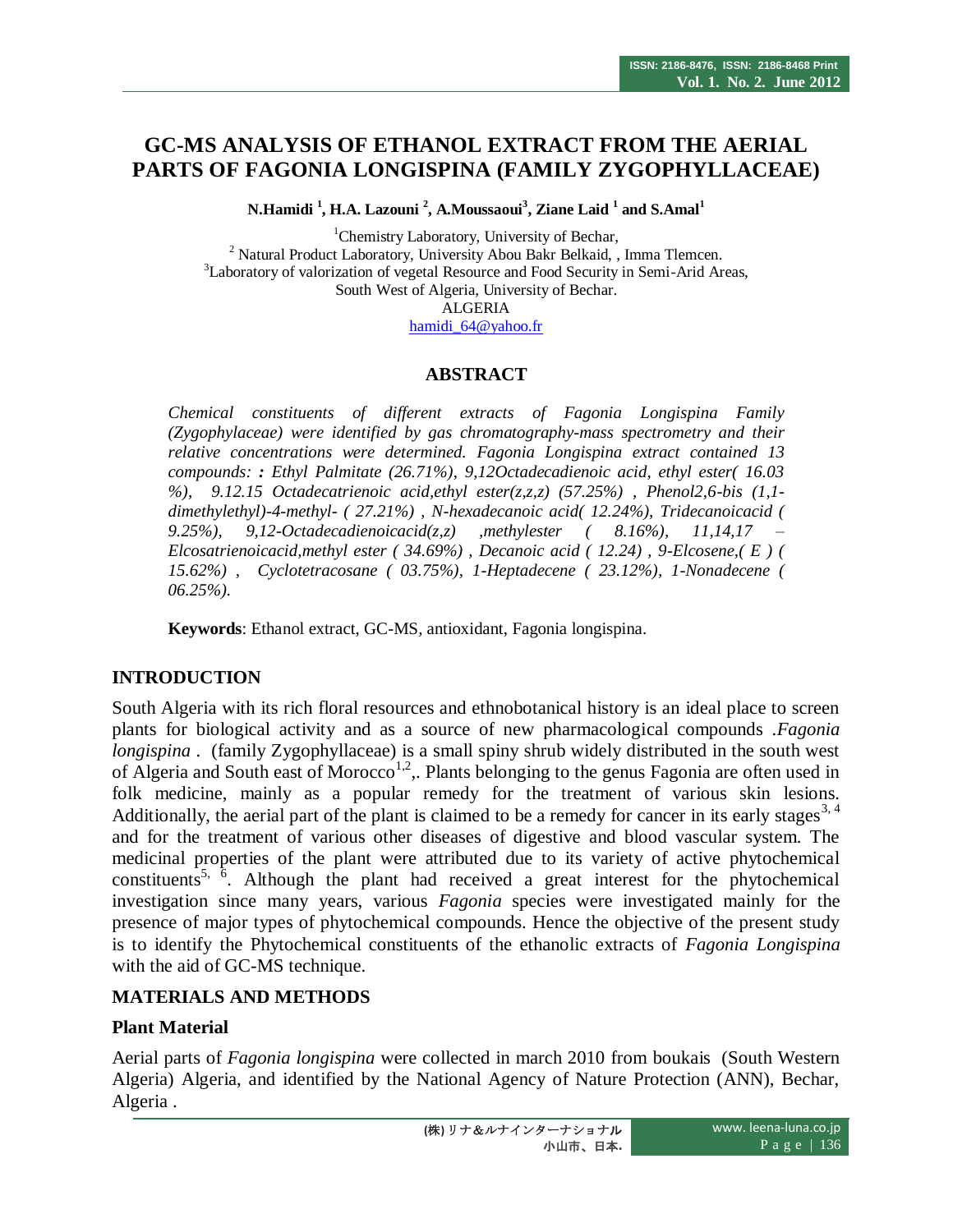#### **Preparation of the Extracts**

The dried powder (100g) of the aerial parts of *Fagonia lonjispina* was extracted exhaustively with 60% EtOH. The extract was concentrated, diluted with water and partitioned with hexane, ethyl ether and Chloroform . The residue of the hexane extract( 2g) , of the ethyl ether extract(1.4g) and of the CHCl<sub>3</sub> extract(1.6g) were performed using a gas chromatograph-mass spectrograph (GC-MS).

#### **Gas Chromatography Mass Spectrometry Analysis**

GC-MS analysis was performed with GC Clarus 500 Perkin Elmer equipment. Compounds were separated on Elite-1 capillary column (100% Dimethylpolysiloxane). Oven temperature was programmed as follows: isothermal temperature at 100ºC for 1 min, then increased to 220ºC at the rate of 10ºC/min, then increased up to 260ºC at the rate of 5ºC/min held for 9 min. Ionization of the sample components was performed in the EI mode (70 eV). The carrier gas was helium (1ml/min) and the sample injected was 2 μl. The detector was Mass detector turbo mass gold-Perkin Elmer. The total running time for GC was 28 min and software used was Turbo mass 5.2. The individual constituents were identified by comparing their mass spectra with the spectra of known compounds stored in the spectral database,NBS,WILEYand NIST attached to the GC-MS instrument and reported.

#### **RESULTS AND DISCUSSION**

GC-MS analysis of the phytochemicals present in different extracts ((hexane, ethyl ether and *Chloroform*) of *Fagonia lonjispina* clearly showed the presence of thirty three compounds.

The active principles with their retention time (RT), molecular formula, molecular weight (MW), and relative percentages (peak areas %) are presented in tables 1, 2, and3.

The GC-MS chromatograms of hexane, ethyl ether and chloroform extracts are shown in Figure-1, 2 and 3 respectively.

Three compounds were identified in the hexane fraction, representing approximately 99% of the total mass of the extract (table 1).  $9.12.15$  octadecatrienoic acid, ethyl ester (z,z,z) (57.25%) and ethyl palmitate (26.71%) were found to be the most abundant in the hexane extract.

A total of 13 compounds were found in the ethyl ether extract, and six were identified (table2) representing 77.53% of the total mass. The major chemical constituents in the ethyl ether fraction were the 11, 14, 17 –Eicosatrienoic acid, methyl ester (34.69%) and Phenol2, 6-bis (1, 1 dimethylethyl)-4-methyl (27.21%).

GC-MS chromatogram of the chloroform extract showed seventeen distinct peaks, while the compounds identified are listed in (table3).

Four compounds were identified in the chloroform fraction, representing 48.74% of the total mass of extract and the major compound was 1-heptadecene (23.12%).

It has been reported that secondary metabolites exert a wide range of biological activities on physiological systems. Praveen Kumarm.P et al. $(2010)^7$  reported the activities of 9.12.15 octadecatrienoic acid, ethyl ester (z,z,z), ethyl palmitate and N-hexadecanoic acid as Antiinflammatory, hypocholesterolemic cancer preventive, hepatoprotective, Antioxidant and hypocholesterolemic. It is therefore not unlikely that these phytochemicals found in *F. longispina* are responsible of the traditional applications of this medicinal plant.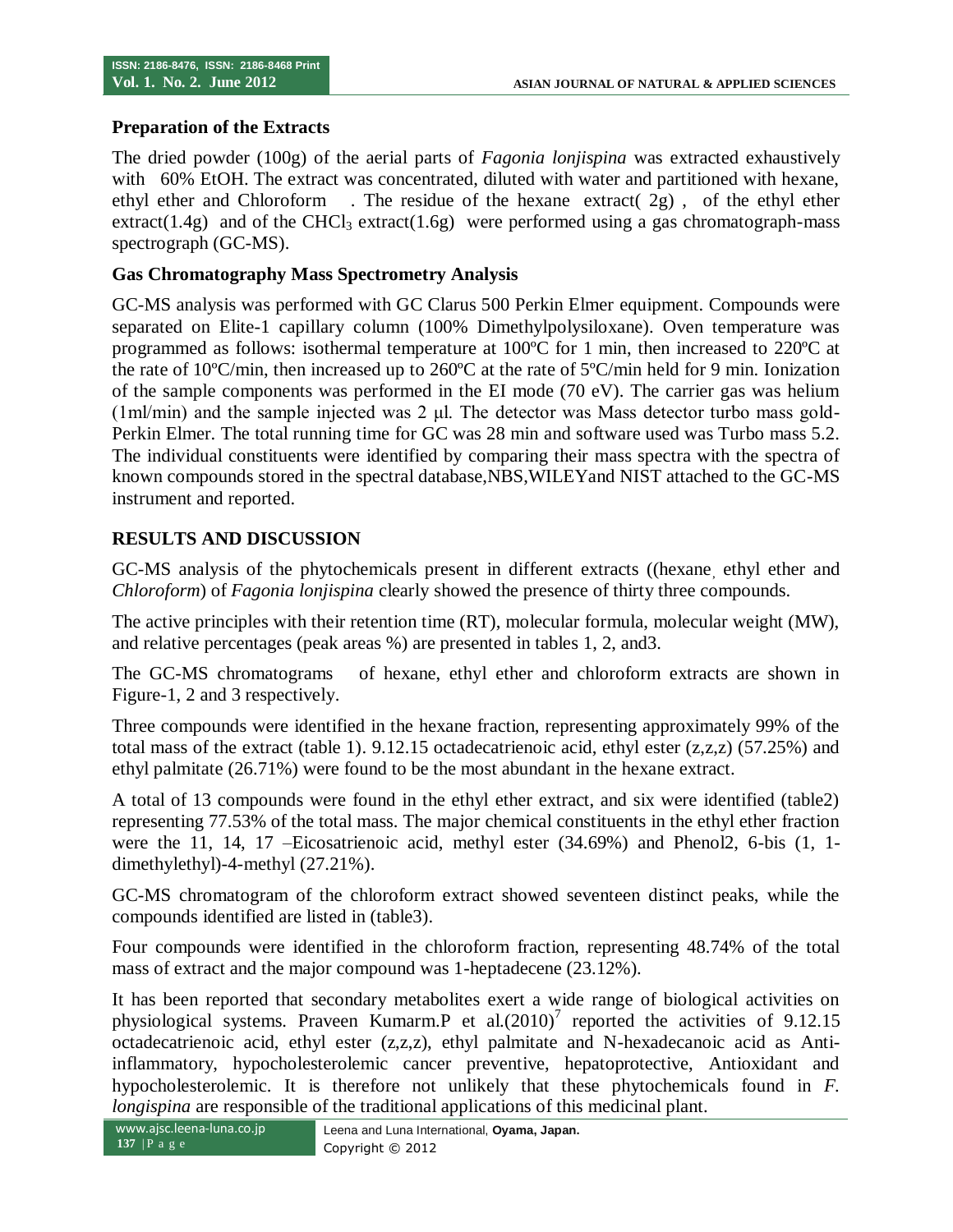### **CONCLUSION**

The analysis of the phytochemicals in the hexane, ethyl ether and chloroform extracts of *Fagonia lonjispina* aerial parts revealed 13 compounds namely: Ethyl Palmitate (26.71%), 9,12Octadecadienoic acid, ethyl ester( 16.03 %), 9.12.15 Octadecatrienoic acid,ethyl ester(z,z,z) (57.25%) , Phenol2,6-bis (1,1-dimethylethyl)-4-methyl- ( 27.21%) , N-hexadecanoic acid( 12.24%), Tridecanoicacid ( 9.25%), 9,12-Octadecadienoicacid(z,z) ,methylester ( 8.16%), 11,14,17 –Elcosatrienoicacid,methyl ester ( 34.69%) , Decanoic acid ( 12.24) , 9-Elcosene,( E ) ( 15.62%) , Cyclotetracosane ( 03.75%), 1-Heptadecene ( 23.12%), 1-Nonadecene ( 06.25%) **.**

These compounds are probably the major players in the antioxidant responses evoked by the plant. Further studies are needed to be conducted to understand the structural features of the compounds predicted from the phytochemical analysis.

| <b>SI</b><br>N <sub>0</sub> | <b>RT</b> | <b>Name of Compound</b>                                    | <b>Molecular</b><br>Formula | <b>Molecular</b><br>weight | Peak<br>Area<br>$\frac{0}{0}$ | <b>Structures</b> |
|-----------------------------|-----------|------------------------------------------------------------|-----------------------------|----------------------------|-------------------------------|-------------------|
| 1                           | 36.55     | Ethyl palmitate                                            | $C_{18}H_{36}O_2$           | 284                        | 26.71                         |                   |
| $\overline{2}$              | 40.38     | 9,12-Octadecadienoic<br>acid, ethyl ester                  | C20H36O2                    | 308                        | 16.03                         |                   |
| 3                           | 40.57     | 9.12.15<br>Octadecatrienoic<br>acid, ethyl, ester(z, z, z) | C20H34O2                    | 306                        | 57.25                         |                   |

#### **Table 1: Components detected in the hexane extract of** *Fagonia lonjispina*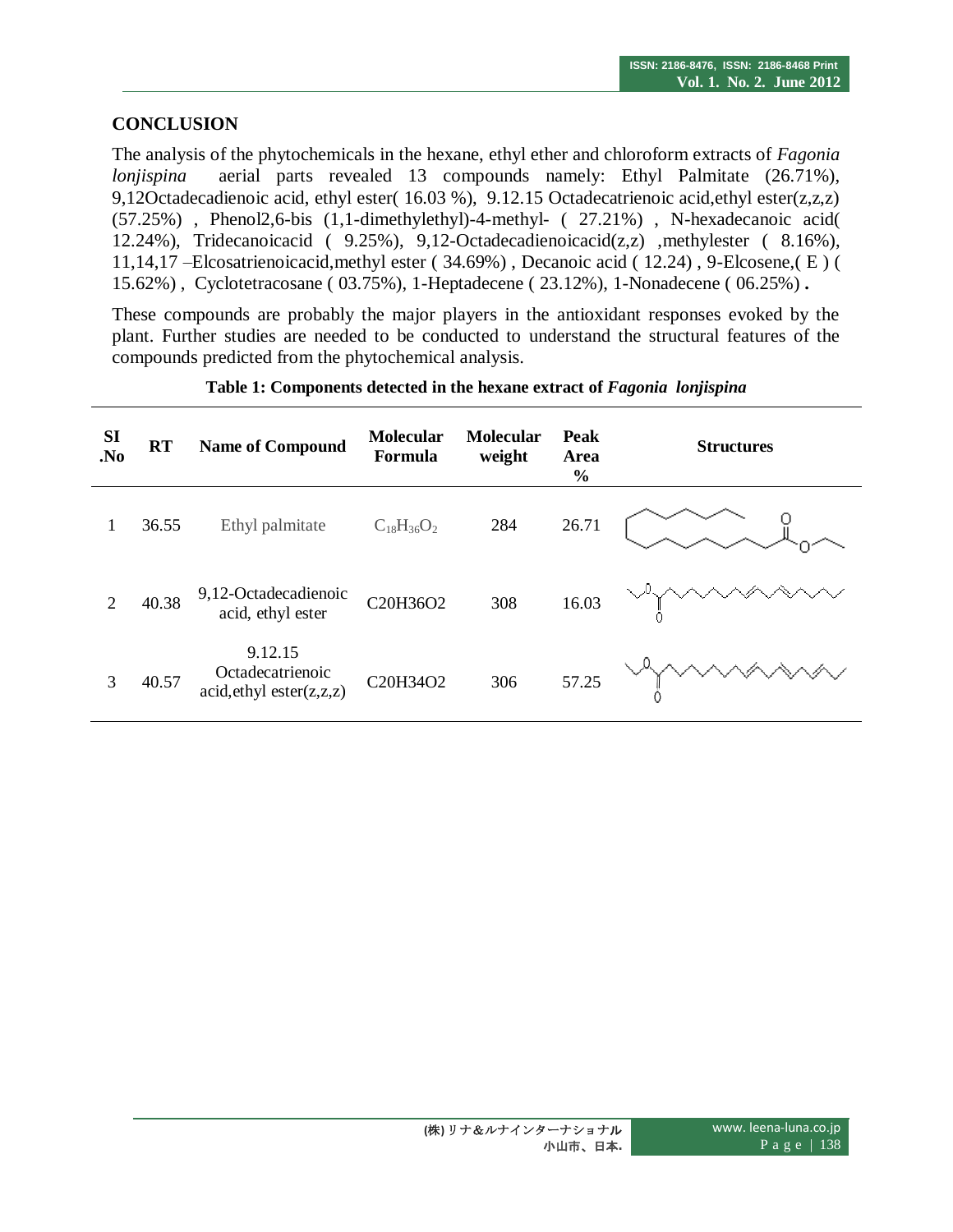| <b>SI</b><br>N <sub>0</sub> | <b>RT</b> | <b>Name of Compound</b>                                                                                     | <b>Molecular</b><br>Formula | <b>Molecular</b><br>weight | <b>Peak</b><br>Area<br>$\frac{0}{0}$ | <b>Structures</b> |
|-----------------------------|-----------|-------------------------------------------------------------------------------------------------------------|-----------------------------|----------------------------|--------------------------------------|-------------------|
| $\overline{4}$              | 23.84     | Phenol <sub>2</sub> ,6-bis<br>$(1,1-$<br>dimethylethyl)-4-<br>methyl-(cas)<br>(Butylated<br>Hydroxytoluene) | C15H24O                     | 220                        | 27.21                                | oн                |
| 5                           | 35.87     | N-hexadecanoic acid                                                                                         | C16H32O2                    | 256                        | 12.24                                | OH                |
| 6                           | 36.53     | tridecanoicacid (cas)                                                                                       | C13H26O2                    | 214                        | 09.25                                |                   |
| $\tau$                      | 40.37     | $9,12-$<br>octadecadienoicacid<br>$(z, z)$ , methylester                                                    | C19H34O2                    | 294                        | 08.16                                | Д                 |
| 8                           | 40.53     | 11,<br>14,17<br>Eicosatrienoic<br>acid, methyl ester<br>(cas)                                               | $C_{18}H_{36}O_2$           | 320                        | 34.69                                |                   |
| 9                           | 29.13     | decanoic acid (cas)                                                                                         | $C_{10}H_{20}O_2$           | 172                        | 12.24                                |                   |

## **Table 2: Components detected in the ethyl ether extract of** *Fagonia lonjispina*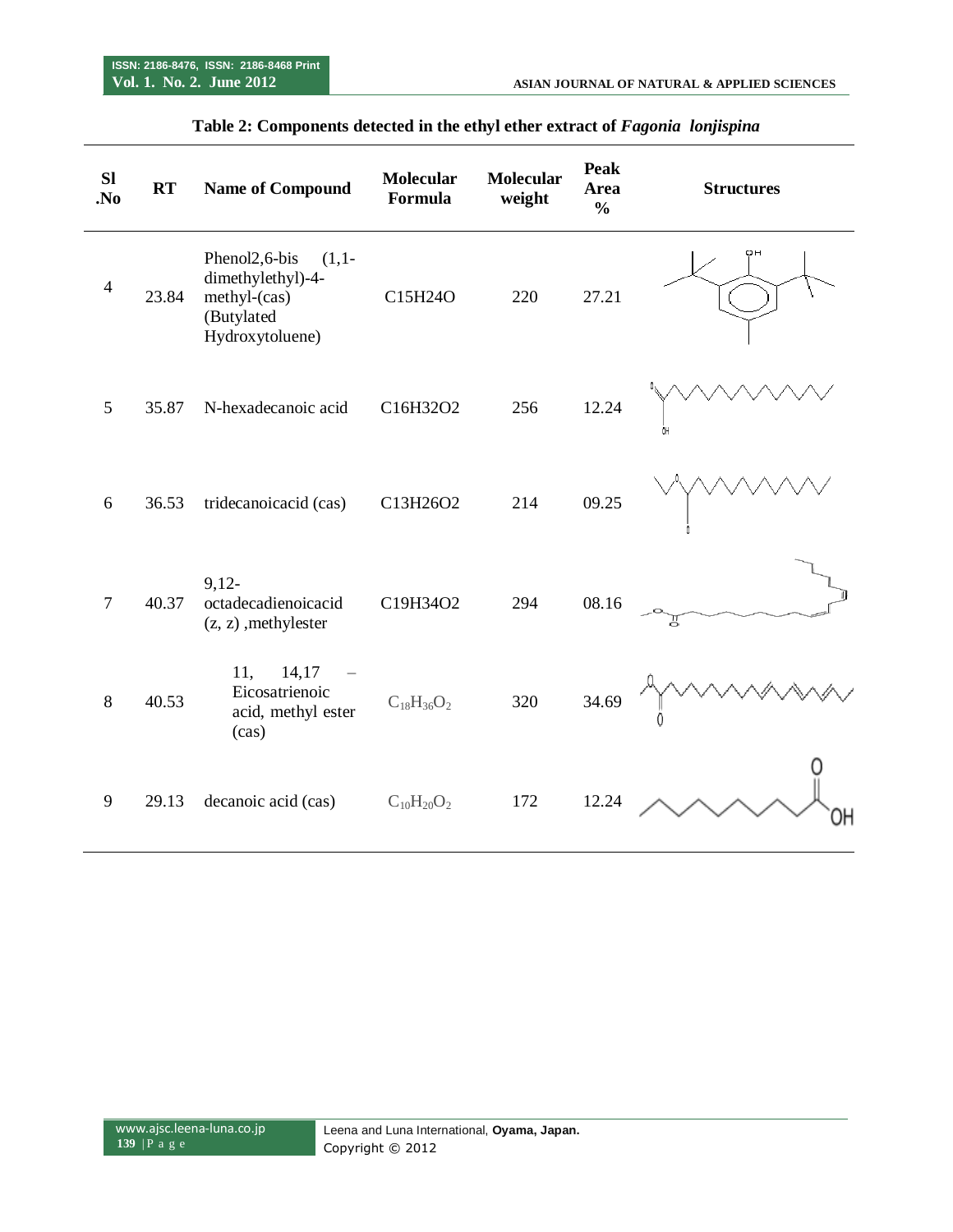| <b>SI</b><br>No. | RT    | Name of<br>Compound          | <b>Molecular</b><br>Formula | <b>Molecular</b><br>weight | Peak<br>Area % | <b>Structures</b> |
|------------------|-------|------------------------------|-----------------------------|----------------------------|----------------|-------------------|
| 10               | 29.14 | 9-eicosene,<br>$(e)$ -(cas)  | $C_{20}H_{40}$              | 280                        | 15.62          |                   |
| 11               | 23.84 | Cyclotetra<br>Cosane - (cas) | $C_{24}H_{48}$              | 336                        | 03.75          |                   |
| 12               | 36.47 | 1-heptadecene                | $C_{17}H_{34}$              | 238                        | 23.12          |                   |
| 13               | 37.21 | 1-nonadecene(cas)            | $C_{19}H_{38}$              | 266                        | 06.25          |                   |

**Table 3: Components detected in the chloroform extract of** *Fagonia lonjispina*



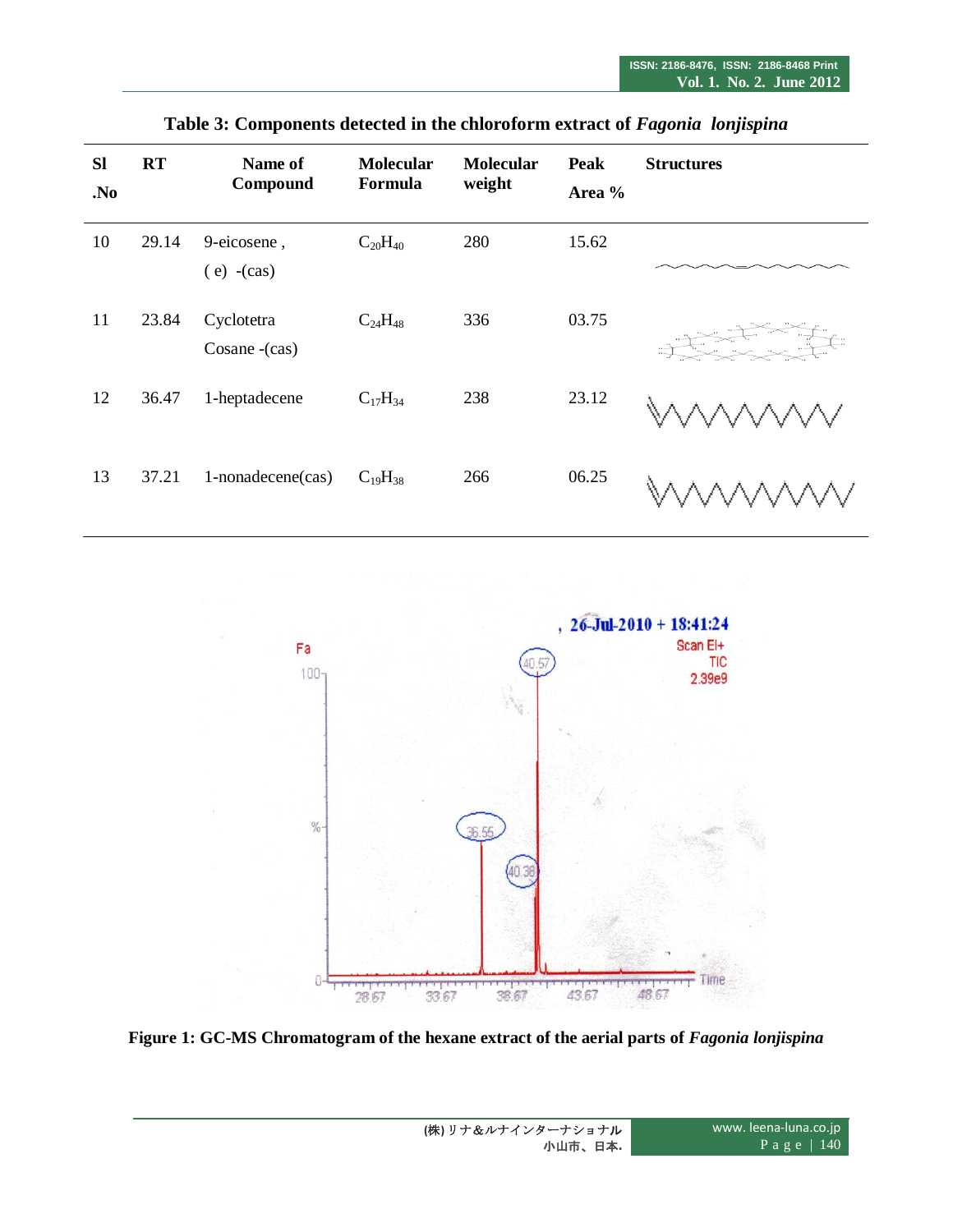

**Figure 2: GC-MS Chromatogram of the ethyl ether extract of the aerial parts of** *Fagonia lonjispina*





www.ajsc.leena-luna.co.jp **141** | P a g e